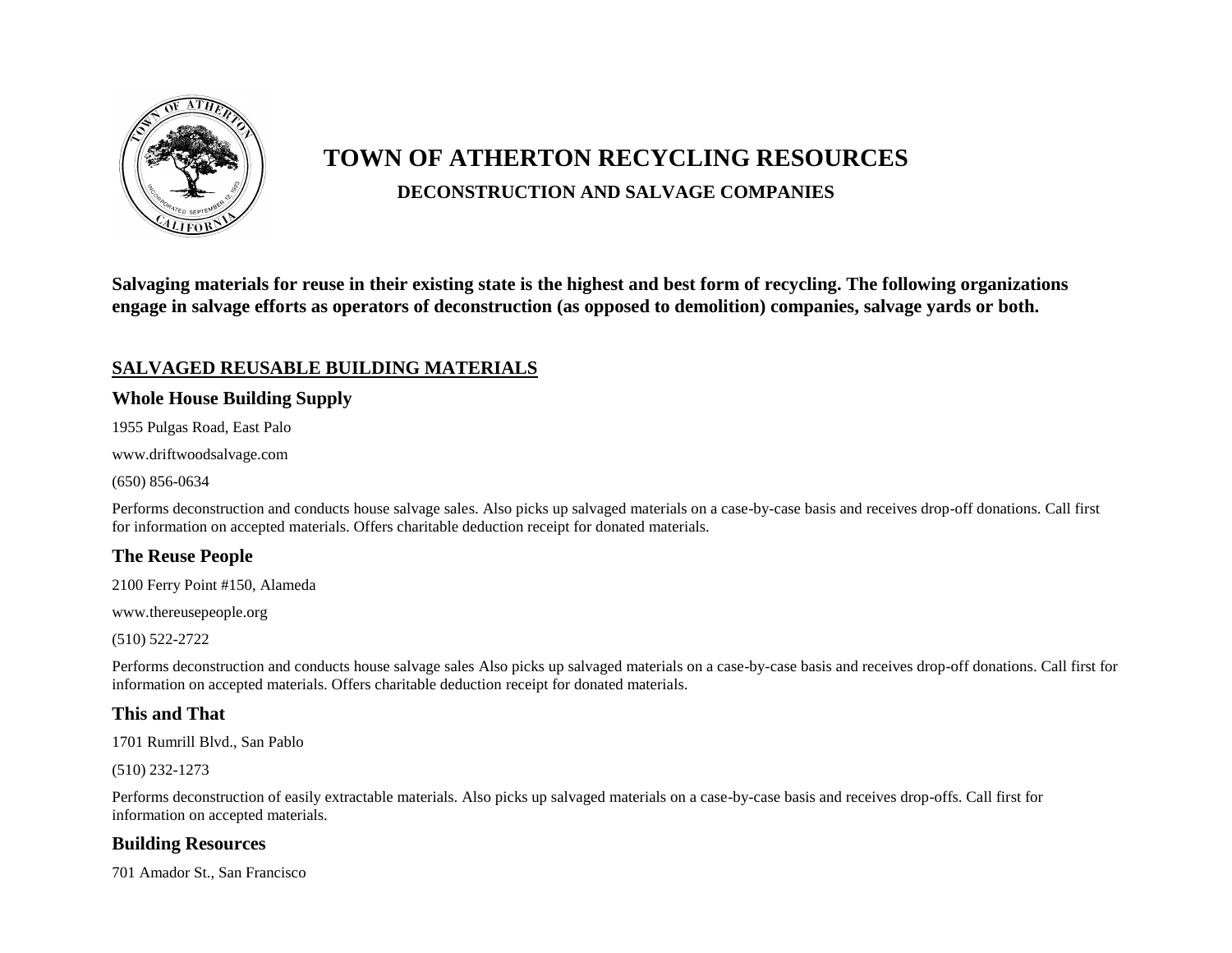www.buildingresources.org

(415)285-7814

Picks up larger loads of salvaged materials on a case-by-case basis and receives drop- off donations. Call first for information on accepted materials. Offers charitable deduction receipt for donated materials.

#### **The Reusable Lumber Company**

800 La Honda Road, Woodside

www.reusablelumber.com

(650) 529-9122

Performs deconstruction with a focus on salvaging lumber

## **C&K Salvage and Allen Demolition**

718 Douglas Ave. (Edes Ave.), Oakland

(510) 569-2070

Performs deconstruction. Also picks up larger loads of salvaged materials on a case-by-case basis and receives drop-offs. Primarily interested in reusable lumber. Call first for information on accepted materials.

## **Ohmega Salvage**

2400 San Pablo Ave., Berkeley

www.ohmegasalvage.com

(510) 204-0767

Performs limited deconstruction with a focus on higher end and older interior architectural elements and fixtures. Purchases picked up and dropped-off salvaged materials on a case-by-case basis. Call first for information on accepted materials.

## **Urban Ore**

900 Murray St., Berkeley

(510) 841-7283

Picks up extracted items through its Outside Trader department. Purchases/receives dropped-off salvaged items on a case-by-case basis. Call first for information on accepted materials.

## **Caldwell's**

195 Bayshore Blvd., San Francisco

(415)550-6777

Purchases/receives dropped-off salvaged items on a case-by-case basis. Call first for information on accepted materials.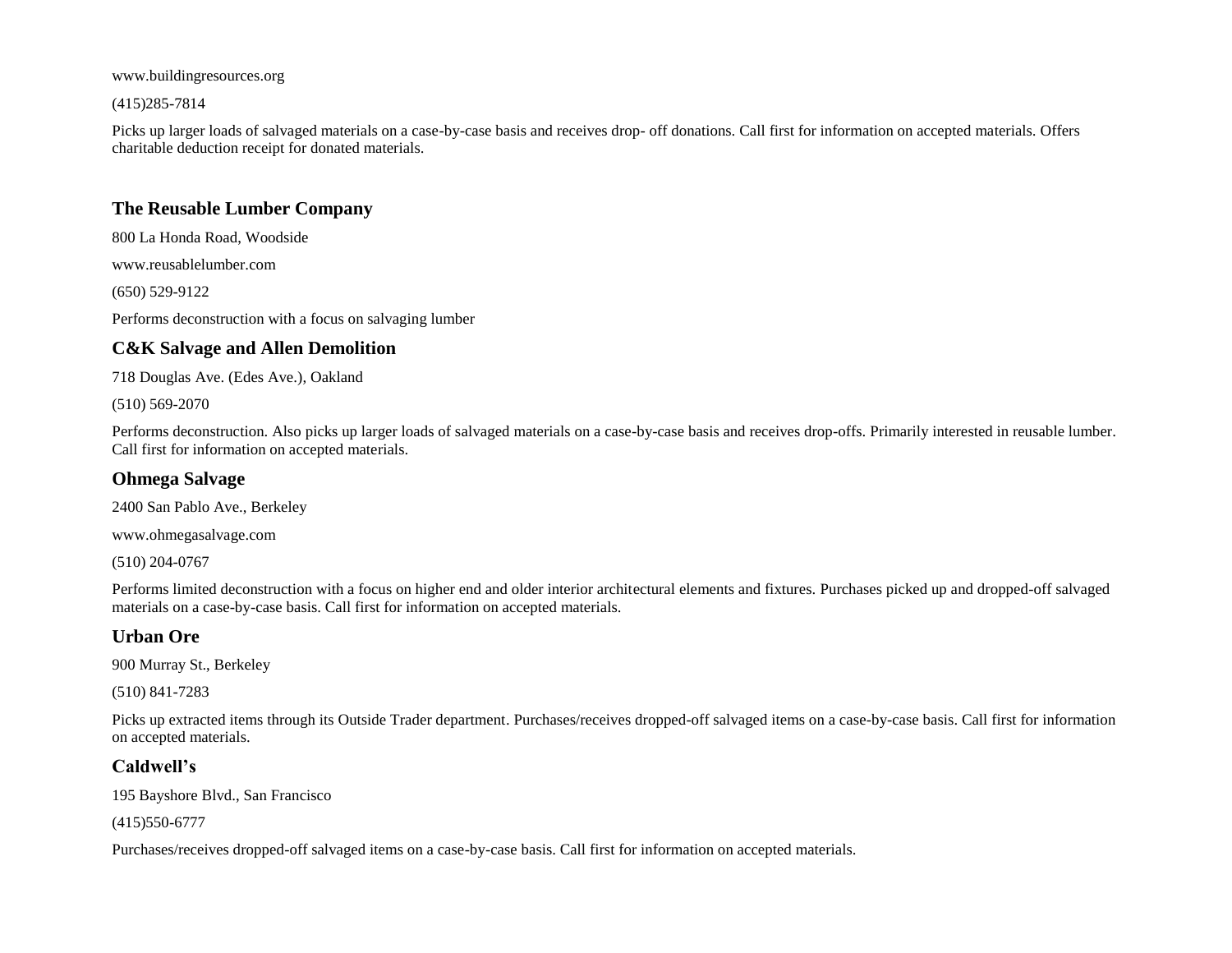#### **Condon & Sons**

117 East 25th Ave., San Mateo

(650) 349-3212

Receives typically locally undesirable materials such as single-pane aluminum windows and sliding glass doors for overseas shipment to countries in need of inexpensive building materials. Call first for information on accepted material.

## **Recycled Glassworks**

238 Bonview St., San Francisco

(415) 641-5610

Reuses W or thicker, non-tempered plate glass (such as that from older aluminum sliding glass doors) in decorative glass products. Pieces must be 10" square o Will pick-up or receive drop-offs. Call for more information.

## **S.C.R.A.P.**

801 Toland St., San Francisco

www.scrap-sf.org

(415) 647-1746

Accepts donations of materials such as clean wood, tile and carpet scraps that can be re-used as art supplies by schools and other needy art and educational groups. Call for pick-up information and a complete list of accepted materials.

## **Berkeley Architectural Salvage**

1167 65th St., Berkeley

(510) 655-2270

Receives dropped-off pre-1940 salvaged items on a limited, case-by-case basis. Call first for information on accepted materials.

## **Craigslist**

www.craigslist.org

A web site that offers the ability to post (and search for) items for sale to a local community of prospective buyers.

## **Freecycle**

www.freecycle.org

An email list for posting items to be given away for free. It provides the ability to subscribe to local postings.

# **CaIMAX**

wrciwmb.ca.gov/calmax/BayMax/default.asp

A web site that offers the ability to post (and search for) building materials for sale to a local community of prospective buyers.